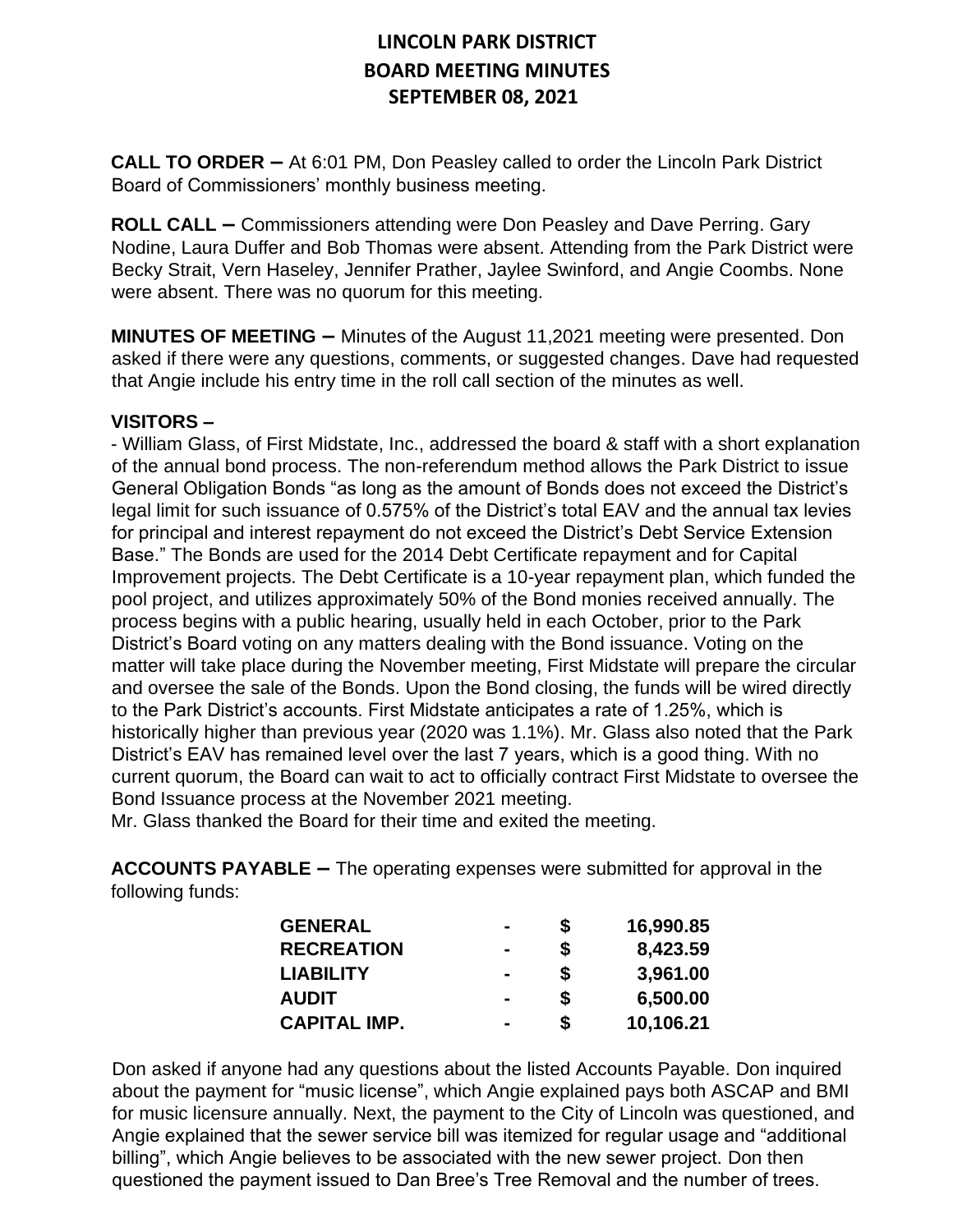Vern stated that he estimated around 2 tons of debris removed and that Dan did not charge for the last day of work. Becky asked that the check issued to Design Perspectives be held until she had a chance to speak with Tod. The check for Hawkins, Inc was something that Vern wanted to ask the Board about since they need to leave the water in the pool to find the leak, he will need to order more chemicals to keep it clean for a while longer. Don inquired about the invoice for Logan County Title, which Becky state that obtaining documentation from them was part of the OSLAD Grant application process. The invoice to MTI Distributing, Inc., was questioned, which Vern explained that it was a new company, but they sold a unique belt needed for the top dresser. RiverStone Group, Inc.'s payment was questioned, but Angie explained that it was the provider of diamond dirt for the fields. The payment issued to Stacy Morris was detailed to cover the annual certification for the aquatic center's backflow efficiency.

**CASH FLOW REPORT –** The following balances were reported as of August 31, 2021.

| <b>GENERAL</b>             | -              | S  | 133,755.05   |
|----------------------------|----------------|----|--------------|
| <b>RECREATION</b>          | $\blacksquare$ | \$ | (74, 747.52) |
| <b>CAPITAL IMPROVEMENT</b> | $\blacksquare$ | \$ | 924,771.07   |
| <b>AUDIT</b>               | $\blacksquare$ | \$ | 2,168.20     |
| <b>LIABILITY</b>           | $\blacksquare$ | \$ | 81,849.30    |
| 2014 DEBT CERT.            | -              | S  | 5,052.82     |

## **EXECUTIVE DIRECTOR – BECKY STRAIT**

- A slideshow presentation was displayed as she spoke on a few topics:
- $\triangleright$  Balloons over 66 Glow Site:
	- **Only about**  $\frac{1}{3}$  **balloons participated.**
	- **Don and Dave stated that they were curious about the parking situation.**
	- Becky stated that Jen was on site and assisted with parking; helped route the pilots.
	- Becky had heard people state that they could not get into the facility due to the number of cars and lack of parking spaces, both patrons for the facility and glow spectators.
	- **Dave and Don inquired about any trash left on the premises, which was verified that it** was not a messy crowd.
	- **Becky was asked if there were any reported police issues.**
	- Becky stated that the police were not requested to patrol the site during the glow.
	- Jennifer stated that an officer was present and asked to park, which was helpful when a lost child needed help finding their family.
	- Someone within the ballooning community brought and set up a sound system to announce the balloon glows.
- ➢ City Parks:
	- Regarding the Intergovernmental agreement, Becky had spoken to Jason A. from IAPD, who was able to give her specific advice.
	- The terms of the proposed agreement is still ambiguous and could go either way in a court setting, as they are open to interpretation.
	- As is, the deed could revert to the City under such an agreement as opposed to an official statute transfer registered with the State.
	- A "reversion clause" could be included in a deed.
	- Fair Market Value determinations could be questioned in future negotiations.
	- The terms need to be very specific, i.e., define "unreasonable".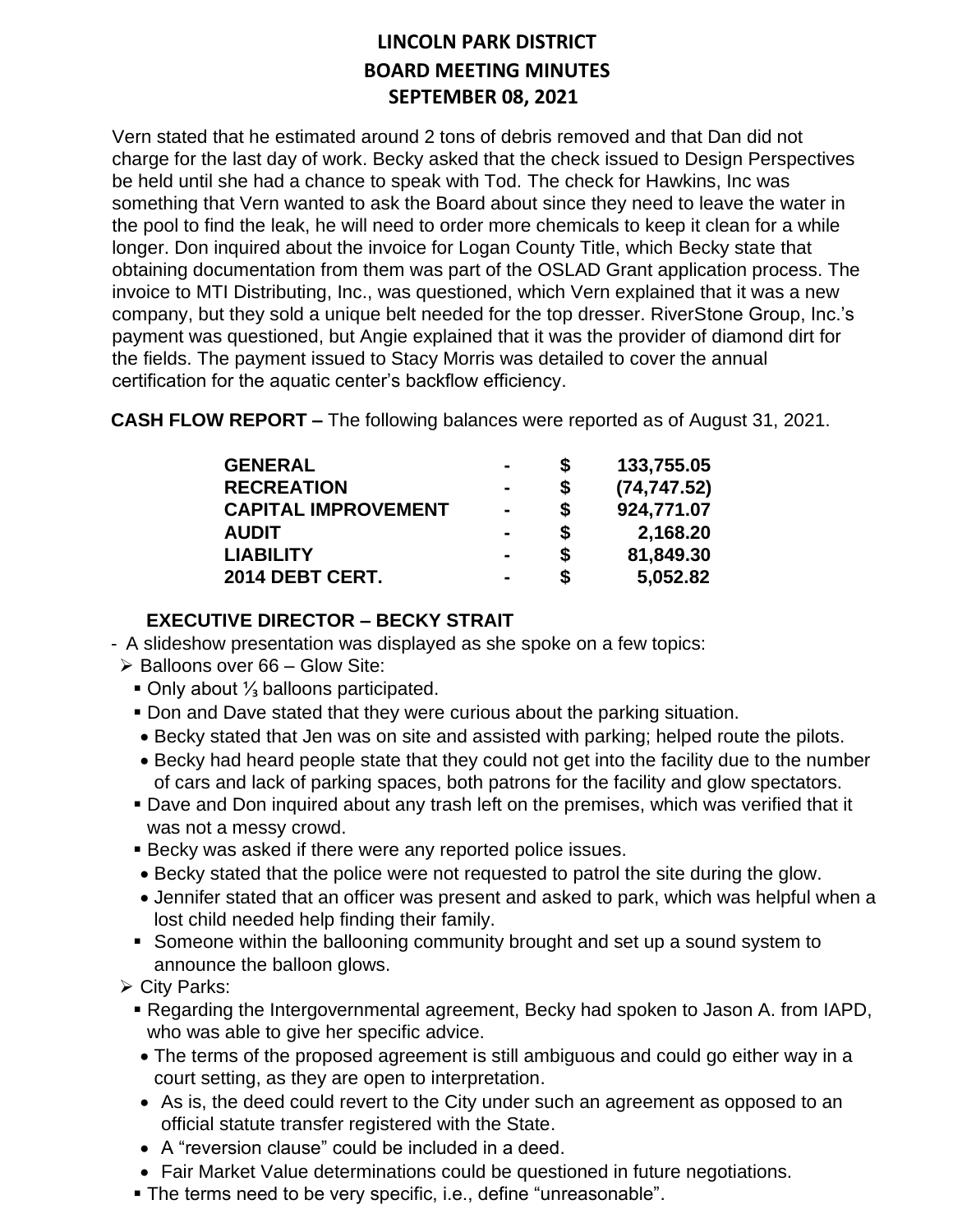- There is a possibility, within current verbiage, for the City to question the Park District's needs to raise taxes, even if for other purposes, which could be used to revert the property back to City possession.
- **E** Becky stated that the process of obtaining the parks may need to start fresh, especially as the 8<sup>th</sup> Street property is now part of the discussion.
- **E** Becky was able to verify from ALMH that the asbestos removal from the  $8<sup>th</sup>$  Street property was completed.
- **EXECT** Becky informed the Board that she had been invited to the September 14<sup>th</sup> City Council meeting to present to the Aldermen.
- ➢ OSLAD Grant:
	- Application was turned in on 9/1/2021, which was reviewed by Tod Staton prior to submission.
	- Grant Process:
		- Desk Review / Possible email request for further supplemental documentation.
		- First Round Short Presentation to DNR Grant Administrators.
		- Early 2022 Final Review & Decision; Grant award notification.
		- Spring 2022 Begin process of contracting essential vendors for the project.
	- Tod offered to help track expenses if a project manager is not otherwise contracted.
- $\triangleright$  Mud Run is in 2 days.
- ➢ CIVC 9/11 Memorial Run and several surrounding towns have activities scheduled for the same day.
- $\triangleright$  Administrative Assistant position Deidre Schaffenacker has accepted the position.
	- **She has experience in Human Resources with her previous employers.**
	- **Deidre has already help post open positions on Facebook.**
- ➢ Pool & Concessions have closed after Labor Day.
- $\triangleright$  Foundation is planning a fall fundraiser.
	- Jon Young, one of our dance class instructors, reached out with his interest.
	- He is working with Becky to coordinate a 50's style sock-hop themed event.
- ➢ Becky asked to verify with the Board on the preferred protocol for requests to consume alcohol on LPD property when individuals rent the banquet hall.
	- Don stated that previously, the individuals would write a letter to the Board to request permission as well as provide proof of dram shop coverage.
	- **Dave agreed that the dram shop insurance is necessary and that it needs to list LPD as** "additionally insured".
- $\triangleright$  Staff training with Officer, Tim Butterfield, went very well and as he instructs the local schools, the training is consistent with what they practice next door.
- ➢ Becky attended Lincoln College's Lynxfest with Jaylee and Jennifer.
	- **They distributed around 60 2-week passes to students.**
	- Angie stated that a group of students have been playing volleyball almost daily.
	- **The Student discount was advertised and 3 have already been purchased.**
- ➢ COVID-19:
	- State issued new mask mandate issued on 8/30/21.
	- **Jason A., of IAPD, stated that it is best to post the mandates**
	- Posting publicly puts the responsibility on the individual, not the business.
	- **Health Departments have "no teeth" under the current mandate verbiage to enforce it.**
	- LPD has seen a decline in attendance after the new mandate was put in place.
	- Only 1 request to suspend a membership so far.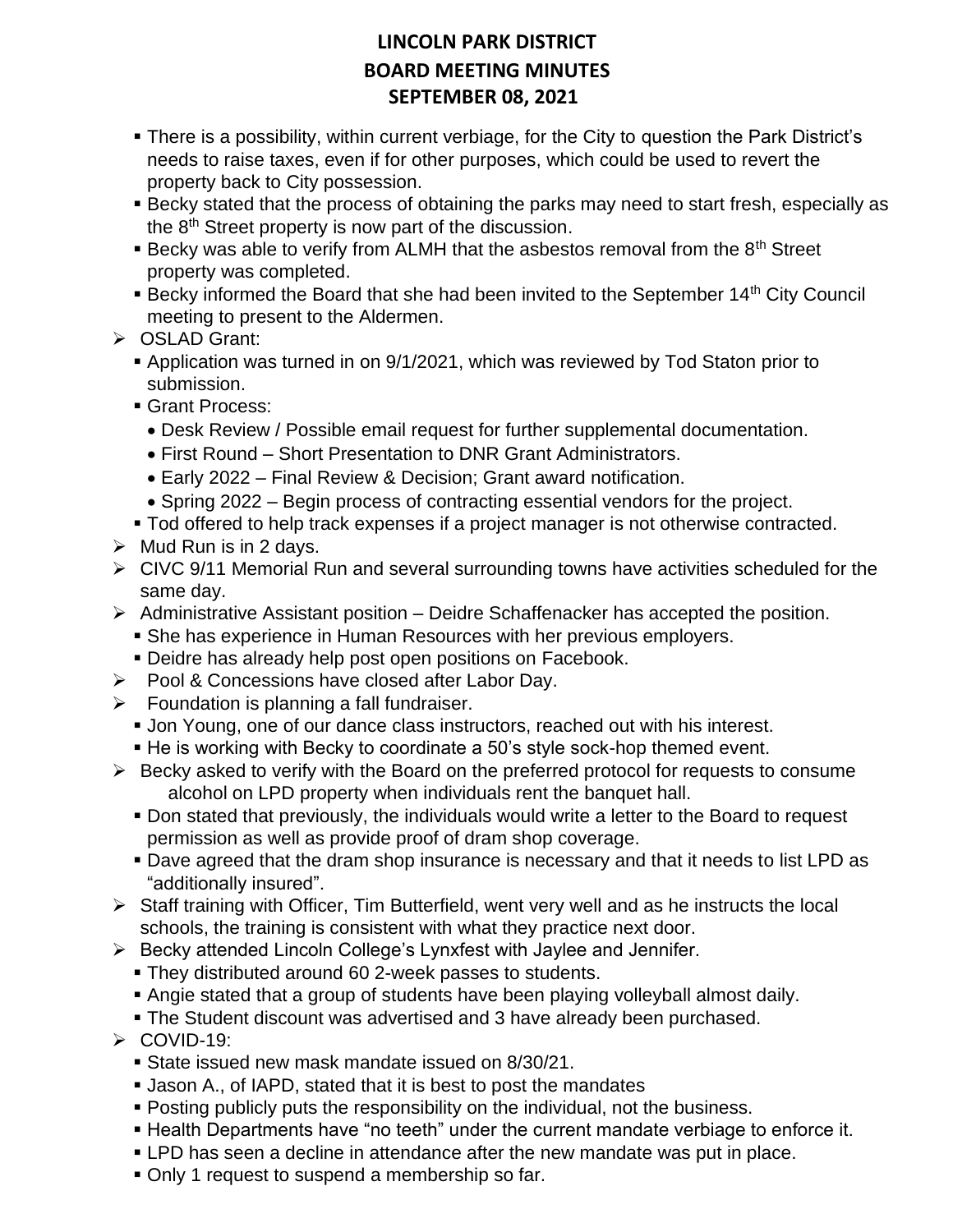**Becky stated that she will check with the Health Department about quarantine** requirements under the new mandate.

## **OPERATIONS REPORT – VERN HASELEY**

- Vern asked Angie to hold the Entec check until he can review the supporting documentation. He also, techs should be coming to check on the system and that there are Ameren Grants available to potentially repair the Complex units so that they can remove the humidity.

- Regarding the pool leak, Vern has been researching detection methods. One such method uses liquid nitrogen to find leaks, unfortunately, Vern suspects the leak to be in the wading pool. Hopefully, the weather will continue to cooperate until the leak can be found and repaired. Worst case scenario would be having to drill through the thick concrete. Dave inquired about who installed the pool, which Vern stated was Burbach Aquatics, and then explained that most of those employees are no longer available. Due to conflicts, construction transitioned from Burbach to Capri Pool, who completed the project. However, Vern was able to verify that Burbach's still have the original schematics. Burbach Aquatics will be the first contact if the dye test does not identify the leak. - Vern has been researching truck options but has not made a final decision on one yet.

## **PROGRAM REPORT – JAYLEE SWINFORD**

**-** We will be holding a community job fair September 16th to help local businesses; so far 12 have registered for booths.

- **-** Jr. Railer Registration will be open October 1st .
- **-** Music Lessons will be starting next week.
- **-** Lynxfest went well; LPD was paired next to a LC organization called "Kings", which focuses on community service.
- **-** Upcoming events in September and October:
- o Swing Dance, which currently has 3 out of 5 spots filled.
- o Paint Classes have been scheduled for next week (Mystical Tree) and early October (Pumpkin fan blades).
- o Registration will begin for the next session of Tumbling.
- $\circ$  Cupcake decorating will be offered; posted event today & already have 5 registered.
- $\circ$  Scarecrow Building will also be offered this fall; was very popular last year.
- $\circ$  Stargazing on Sept 25<sup>th</sup> with an Astronomer from ISU, free to the public.
- $\circ$  ALMH has generously offered to sponsor a free family movie, the Goonies, Sept 18<sup>th</sup>.
- $\circ$  Plans for Halloween are already in the works; this year we hope to have 2 events:
	- Geared toward the younger crowd will be games on the softball fields.
	- For the older crowd, a haunted trail is being planned for Memorial Park.
- $\circ$  October 1<sup>st</sup> is the LCHS Homecoming parade; the Board is invited to participate.
- Kickball Cup in Hand 1-day tournament:
- $\circ$  Jaylee has researched the protocol for obtaining required permits and licenses.
- o City approval/permits takes approximately 3 weeks.
- $\circ$  Cannot apply for State approval/permits until City's is in hand.
- o Dram shop policy for 1-day tournament cost is \$375.00.
- o City/ State License cost is \$45.00.
- $\circ$  Estimated all other expenses of selling on premises for an event that would last around 5 hours, and extrapolated profit range of \$700-1,900.00, which does not include possible sales to spectators.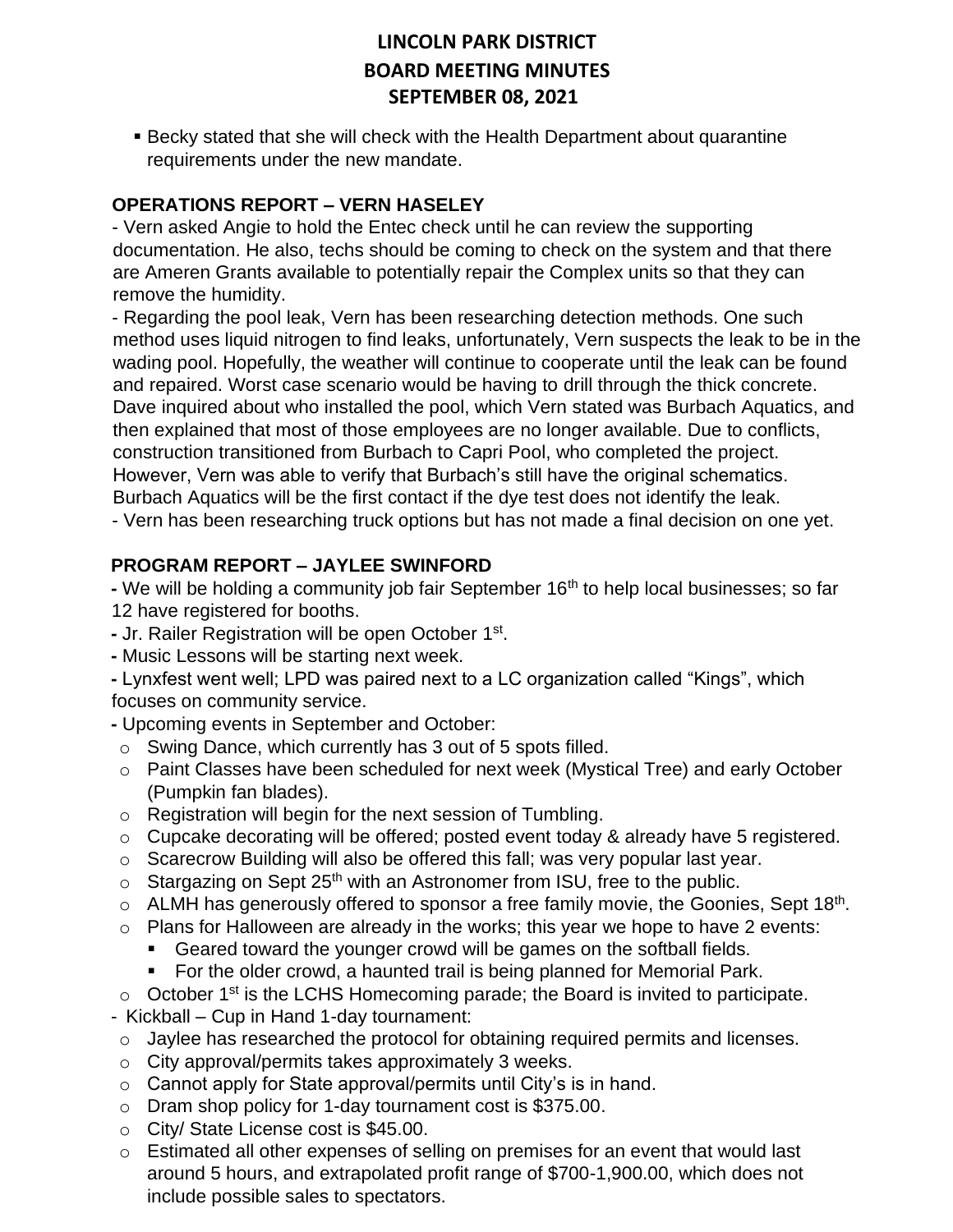### **FITNESS MANAGER'S REPORT – JENNIFER PRATHER**

- Group Fitness class attendance for August was 908, an increase from July, but there has been a recent drop in attendance due to the new COVID-19 mask mandate.

- We have been able to use registration via Calendly during COVID restrictions to contact those participants via email to inquire about current attendance.

- Balloons over 66 glow went well and there has been positive feedback from pilots.
- September promo is Class Bingo.
- Instructors have the option to teach outside if they want to avoid wearing a mask in class.
- Virtual Class attendance numbers are rising due to the new mask mandate.
- Dr. Goldstein, of Schneider Chiropractic, will be offering Health and Wellness classes.
- The Self Care / Foot Massage class has 5 registrations so far.
- Ashleigh will be offering Core classes as a Virtual Series in October.

- Jen will be attending the Midwest Mania training event in Chicago. She and Becky decided to add on a virtual component, which will allow the other instructors to view those training videos as part of their in-service training.

- An Open House is scheduled for October 16<sup>th</sup>.
- Jennifer has been contacting vendors of products to request donations, which will be used as prizes and giveaways for various events.
- Spin® for Schools is scheduled for November 6<sup>th</sup>.

### **POOL MANAGER'S REPORT – JENNIFER PRATHER**

- Staff banquet went well and helped boost staff morale towards the end of the season.
- Lack of available guards once school started prompted the change in hours for the rest of the season:
- o Tuesdays were open 4-8 for family swim at half price, which was very popular.
- o Weekend hours remained the same, closed during the week, except for lap swim.
- Next season:
- Would like to improve Family Fun Days.
- Need to consider raising prices, preferably before the end of 2021 to update website.
- Guards were issued a survey to complete anonymously, inquiring about their return and suggested improvements (i.e., Walkie-talkies for guards)
- Overall, there has been a lot of positive feedback throughout the season.
- Jen thanked the Board for the opportunity to act as Pool Manager:
- o Becky stated that there have been some discussions about improving things for the 2022 season.
- o Even though LPD did not hire as many guards this season, paying a fair wage helped keep staff.
- o Social Media posts and support from local media's articles and pictures have helped with a successful season.
- Jennifer thanked Vern and Tony for all their help maintaining the pool.

### **CORRESPONDENCE: NONE**

### **UNFINISHED BUSINESS:**

A**.** Capital Improvements:

- 1. Rotary Wheelchair Swing.
	- a. Rubber mats are on order, were backordered previously.
	- b. Becky stated that she had contacted Picture This about a plaque.